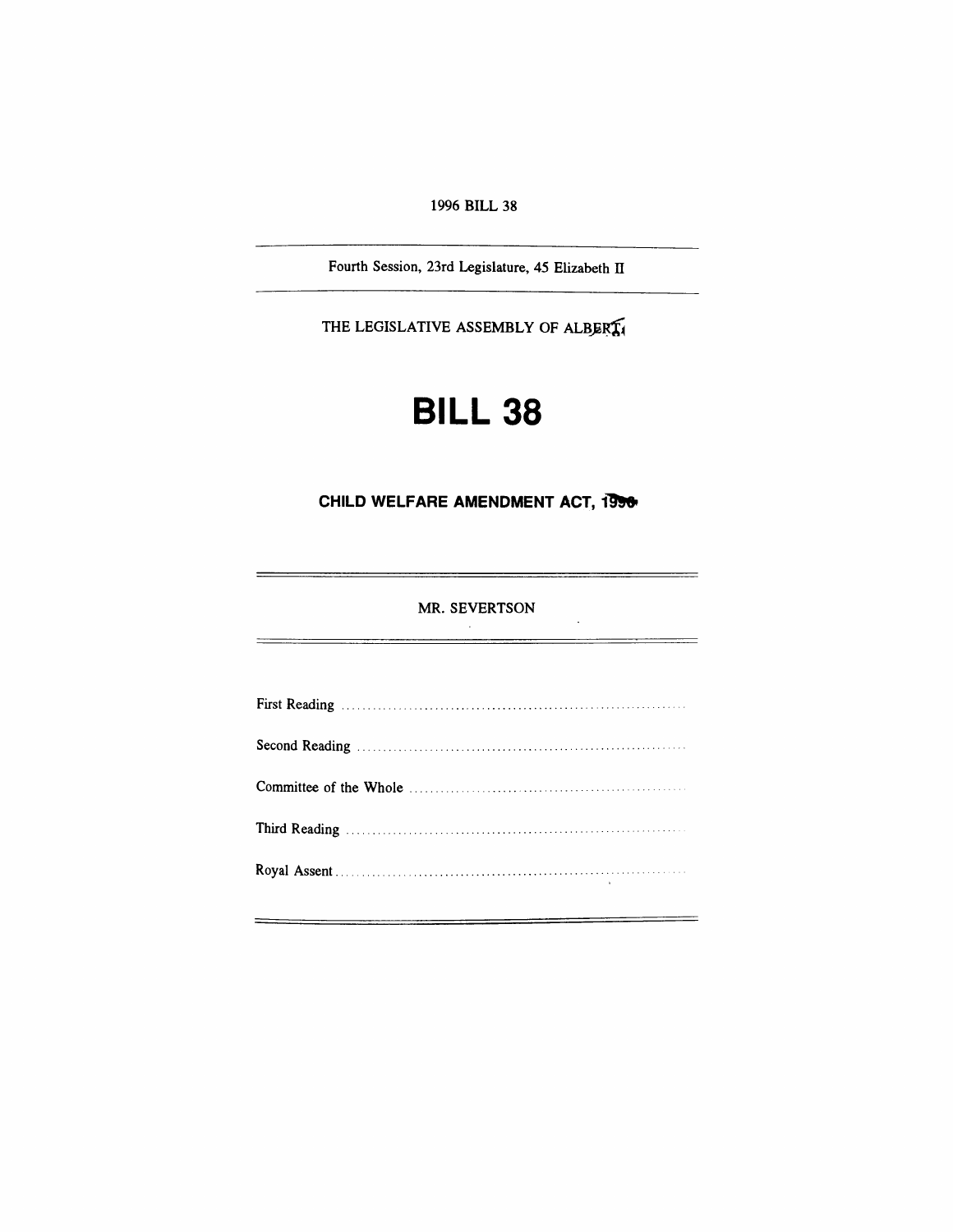*Bill 38 Mr. Severtson*

## *BILL 38*

*1996*

#### *CHILD WELFARE AMENDMENT ACT, 1996*

*(Assented to , 1996)*

*HER MAJESTY, by and with the advice and consent of the Legislative Assembly of Alberta, enacts as follows:*

*Amends SA 1984cC-8.1*

*<sup>1</sup> The Child Welfare Act is amended by this Act.*

*2 Section 66.2(3) is repealed and the following is substituted:*

*(3) An application under subsection (2) may be made only by a person who is 18 years of age or over and who*

- *(a) was adopted in accordance with this Act or any predecessor to this Act, or*
- *(b) is a biological parent or a sibling of an adopted person referred to in clause (a).*
- *3 This Act comes into force on July 1, 1996.*